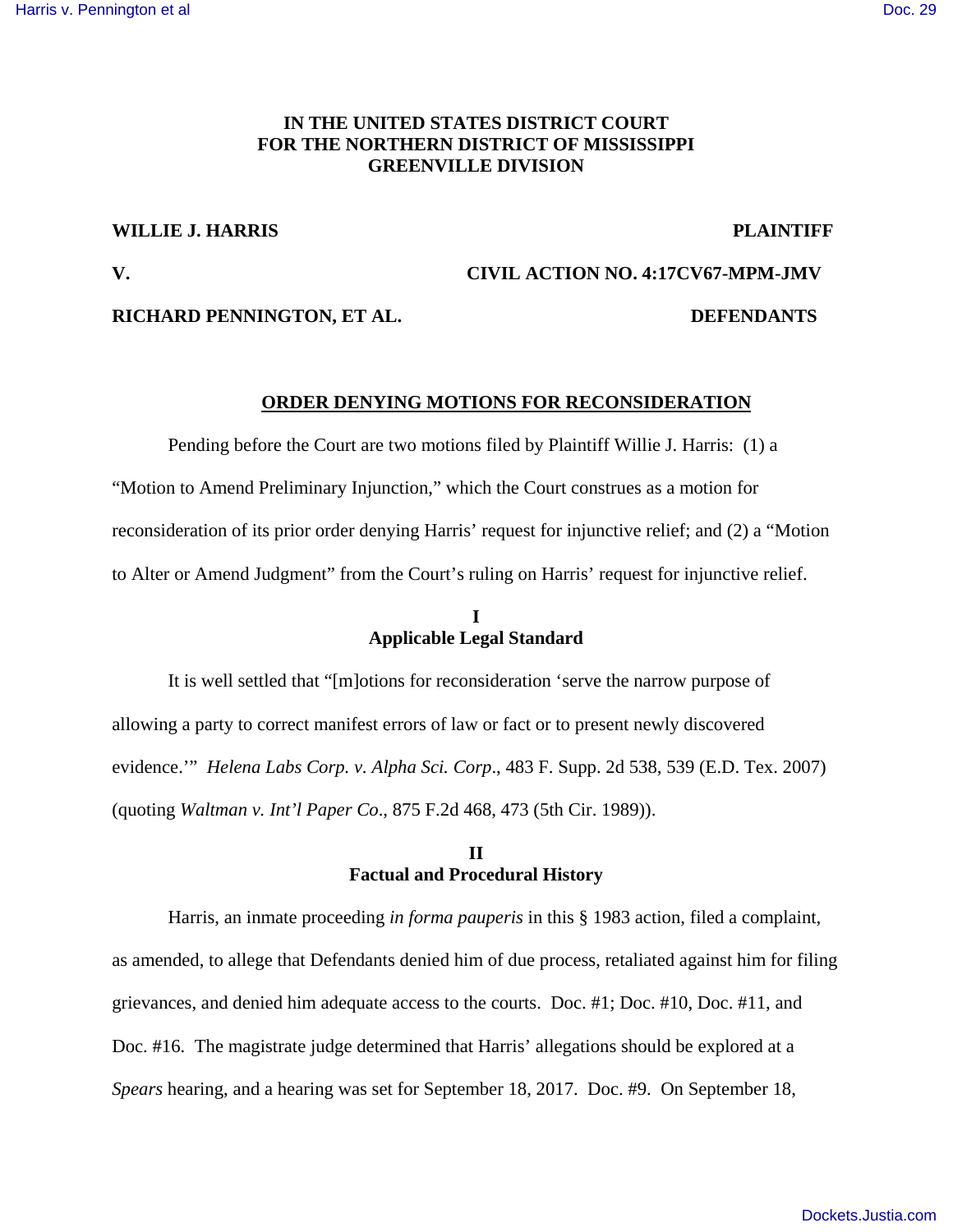2017, however, a penitentiary-wide lockdown occurred and prevented the court from carrying out the hearing. On the same date, the hearing was rescheduled for January 8, 2018. Doc. #21.

 Harris subsequently filed a motion for injunctive relief, arguing that since the hearing has been rescheduled, he has been denied a proper medical diet and has had prison staff confiscate his personal items and medically-prescribed blankets. He also alleges that he has been denied the opportunity to work and to attend Muslim worship services, as the entire building has been on lockdown since October 1, 2017. By order dated October 17, 2017, the Court denied Harris' request for injunctive relief, noting, *inter alia*, that "Harris' complaint of the loss of privileges during the course of a zone-wide lockdown does not implicate a liberty interest." Doc. #26.

Thereafter, Harris filed the instant motion, arguing that the Court's ruling was error. Specifically, he claims that it did not follow the law governing injunctive relief and the authority of magistrate judges; it failed to address his claims that Defendants have retaliated against him for this lawsuit by refusing to allow him to attend worship services and denying him adequate food; and it failed to acknowledge that Mississippi Department of Corrections ("MDOC") policy provides a liberty interest in privileges. *See, e.g.*, Doc. #28.

## **III Discussion**

 Harris complains that this Court issued an order before Defendants were required to file objections, which is contrary to the law governing injunctions and the authority of magistrate judges. He also maintains it creates an impression that the Court is partial. However, Harris is an inmate proceeding *in forma pauperis*, and this action is governed by the Prison Litigation Reform Act ("PLRA"), 28 U.S.C. § 1915. Under the PLRA, Defendants do not have to respond to a complaint until the Court orders them to do so. *See, e.g., Jones v. Bock,* 549 U.S. 199, 213-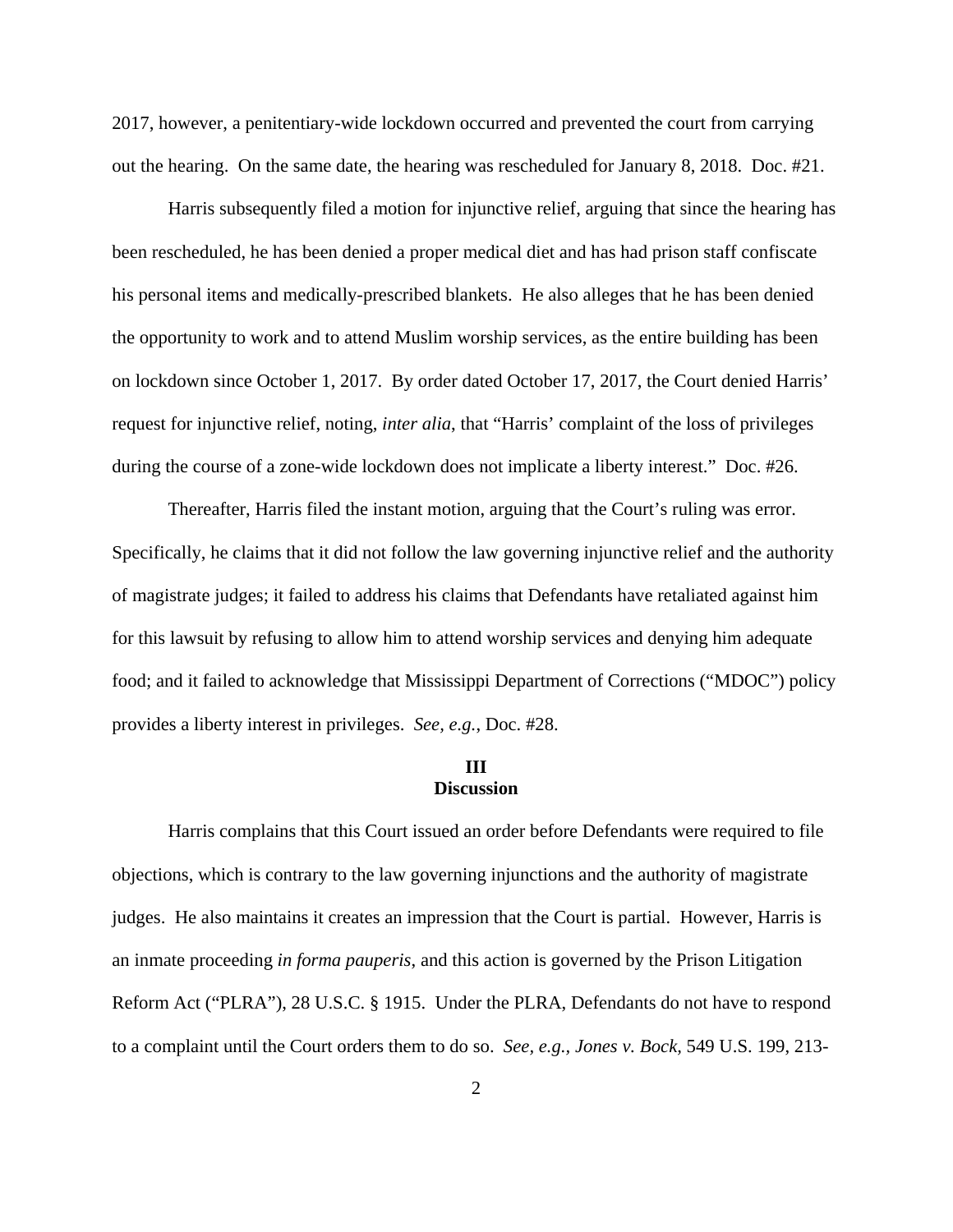14 (2007). The Court has not ordered any named Defendant to respond to any of the allegations levied by Harris. The Court previously advised Harris that it would not issue process against any Defendant until after it held a *Spears* hearing. Doc. #9, Doc. #22. That hearing will occur in January 2018. Therefore, Harris' first objection to the ruling is without merit.

 Second, Harris is aggrieved that the Court did not specifically address his retaliation claims (such as the denial of his ability to attend worship services) in its order denying injunctive relief. Harris contends that these acts of retaliation occurred after he filed this civil action.<sup>1</sup> *See, e.g.,* Doc. #28. The Court notes that the PLRA demands pre-filing exhaustion of administrative grievances. The statute provides:

No action shall be brought with respect to prison conditions under section 1983 of this title, or any other Federal law, by a prisoner confined in any jail, prison, or other correctional facility until such administrative remedies as are available are exhausted.

42 U.S.C. § 1997(a). "[C]ourts have no discretion to excuse a prisoner's failure to properly exhaust the prison grievance process before filing their complaint." *Gonzalez v. Seal*, 702 F.3d 785, 788 (5th Cir. 2012). Harris could not have exhausted a grievance for events that he claims occurred **after** filing the instant lawsuit and cannot, therefore, amend this action to include a retaliation claim for every perceived indignity that he has experienced after filing it. Because injunctive relief may not be granted with regard to the new retaliation-related claims raised by Harris, there is no basis for the Court to reconsider whether injunctive relief may be granted as to any such claims.<sup>2</sup> *See, e.g., Women's Med. Ctr. Of Northwest Houston v. Bell*, 248 F.3d 411, 419

<u>.</u>

<sup>1</sup> In his initial complaint, Harris contends that Defendants retaliated against him after he filed a grievance against Defendant Simon on February 1, 2017. *See, e.g*., Doc. #1 at 14-22. That particular claim of retaliation is not implicated by this Order and will be addressed at Harris' *Spears* hearing.

<sup>2</sup> Although not crucial to its determination, the Court otherwise notes that Harris possesses no constitutional right to attend congregational worship services, but rather, is guaranteed only an opportunity to exercise his faith. *See, e.g.,*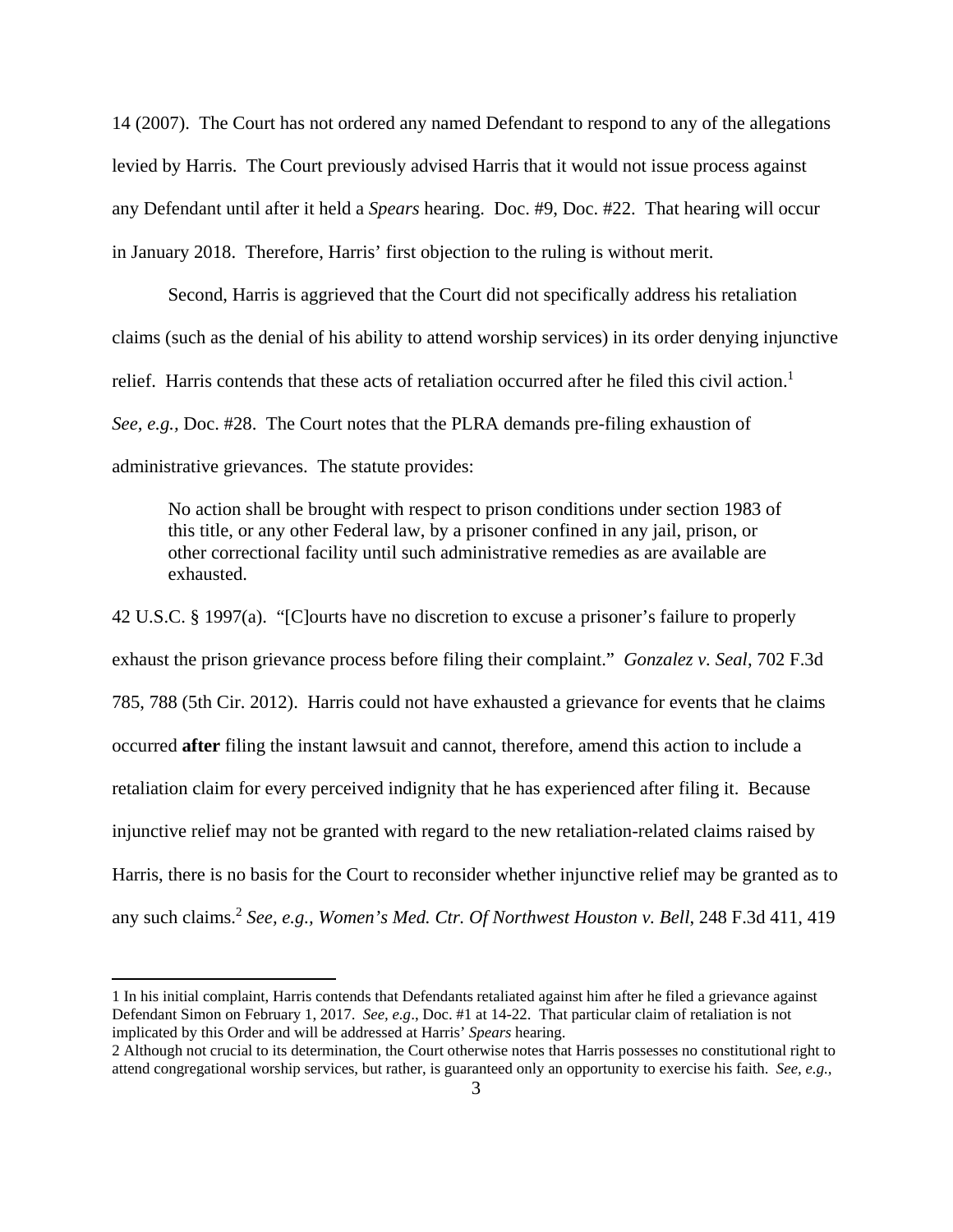n.15 (5th Cir. 2001) (noting substantial likelihood of success on merits is an element that must be proved for injunctive relief to issue).

 Third, Harris claims that the Court erred by stating that the loss of privileges does not implicate a liberty interest, as MDOC policy creates a liberty interest. However, even if Harris' allegation that MDOC officials fail to follow policy is true, an institution's failure to follow policy does not establish an independent violation of a federal right. *See, e.g., Lewis v. Sec'y of Pub. Safety & Corr*., 870 F.3d 365, 369 (5th Cir. 2017). Accordingly, Harris has no possibility of success as to this claim, and therefore, amendment of the prior order is not warranted. *See, e.g., Women's Med. Ctr. Of Northwest Houston v. Bell*, 248 F.3d 411, 419 n.15 (5th Cir. 2001) (noting substantial likelihood of success on merits is an element that must be proved for injunctive relief to issue).

 Finally, the Court notes, as it did in its initial order, that Harris' overarching complaint appears to be that a period of extended lockdown for his housing unit has deprived him of his constitutional rights. However, the purpose of a lockdown is to restrict movement and activity. MDOC officials are in the best position to determine what policies and practices are required to preserve institutional security, and it is not the Court's role to interfere casually in the application of those policies and practices. *See, e.g., McCord v. Maggio*, 910 F.2d 1248, 1251 (5th Cir. 1990). A loss of privileges associated with a lockdown fails to implicate a constitutional right. *See, e.g.*, *Madison v. Parker*, 104 F.3d 765, 768 (5th Cir.1997); *McCray v. Sullivan*, 509 F.2d 1332, 1334 (5th Cir.1975).

## **IV Conclusion**

 $\overline{a}$ 

*Manning v. Caddo Corr. Ctr*., No. 5:15-CV-1034, 2015 WL 4758716, at \*5 (W.D. La. Aug. 10, 2015). He has not alleged that he is prohibited from practicing the tenets of his faith.